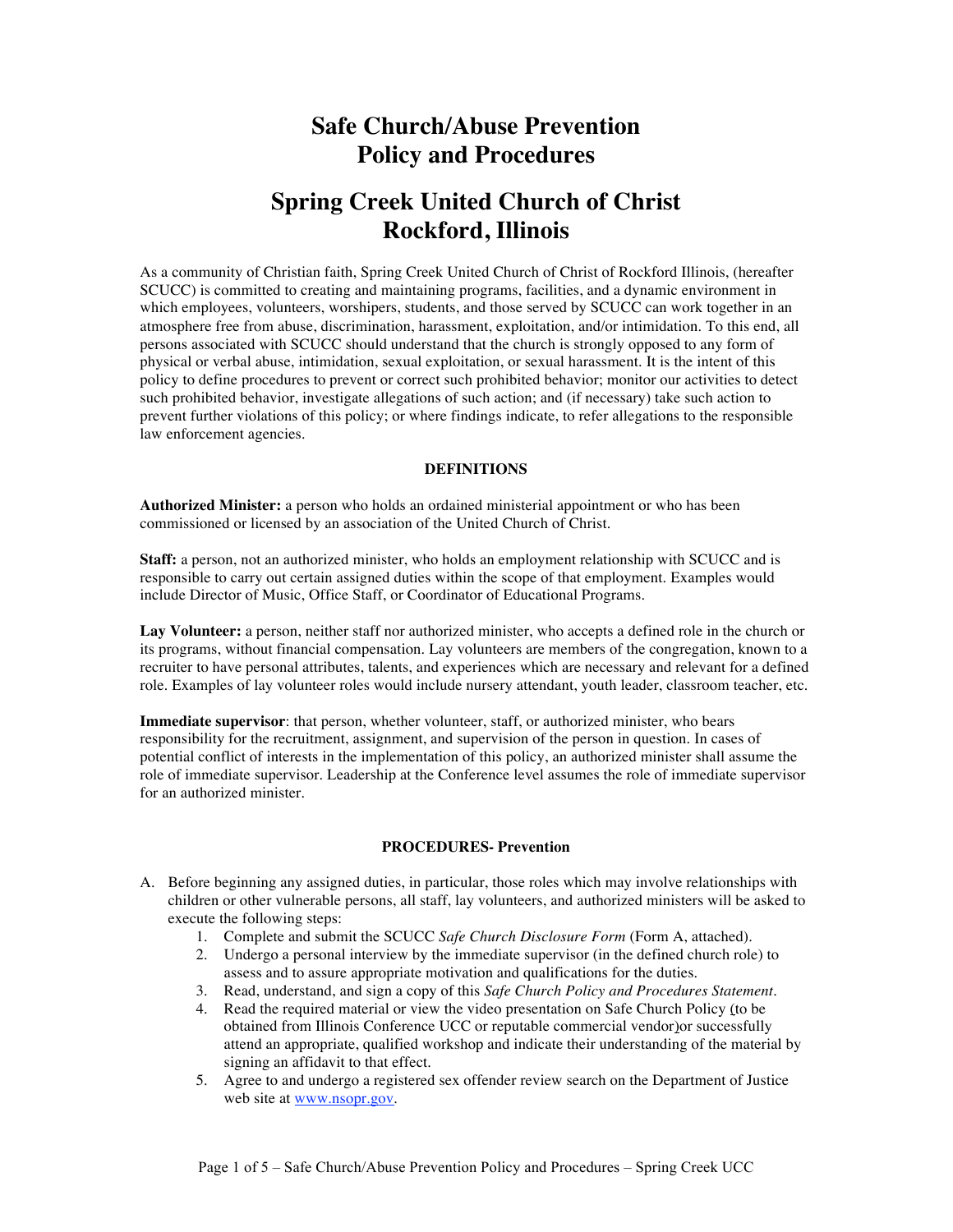- B. As a condition for continuing responsibility as an authorized minister, staff, or lay volunteer, the following steps must be completed by the church or the individual involved:
	- 1. The registered sex offender review search must be conducted yearly.
	- 2. Every three years, the individual involved must read the required material, view the required CD/video presentation (either to be obtained from Illinois Conference UCC or reputable commercial vendor,)or successfully attend a qualified workshop on Safe Church Policy and indicate her/his understanding of the material by signing an affidavit to that effect.
- C. All classes or service activities conducted in SCUCC will be held in rooms whose doors are equipped with windows or the doors will be left open. All classes for children or other vulnerable persons will be scheduled with no fewer than two teachers. All off campus activities will be conducted by no fewer than two unrelated adults. For overnight (on- or off-campus) activities, there must be a ratio of no less than 1 adult for every 5 youth and a minimum of two unrelated adult teachers. If a youth group includes male and female youth, there must be at least one adult of each gender.

#### **PROCEDURES- Monitoring**

Under the supervision of the authorized minister, all documentation related to this policy will be reviewed yearly, between January 1 and February 1. To execute this review, each November the church office will query ALL ministries to compile an up-to-date list of all persons recruited by each ministry for such educational or service roles. This review shall check for completeness of records for all persons currently engaged in active educational or service missions on behalf of SCUCC. This list will be compared with the signed acknowledgements, attestations, and releases plus the results of previous sexual predator searches. At this same time, a new sexual predator Web-site search will be conducted to include all persons currently engaged in educational or service missions for the church.

This policy will be reviewed in its entirety every three years by the Risk Management Committee of the SCUCC.

#### **PROCEDURES- Handling/Investigating Complaints**

The following procedures are to be implemented should there be a complaint of intimidation, belittling, abuse, sexual harassment, or sexual exploitation. After a complaint has been made and until a final resolution has been achieved, the person about whose action the complaint is directed shall not be permitted to continue in their duties without appropriate and constant supervision.

- A. The Illinois Conference Minister or her/his designee will be notified of every complaint under this policy involving authorized ministers, staff, or lay volunteers. Any investigation and action relative to such complaint will go forward only with the approval and participation of the Illinois Conference Minister.
- B. The SCUCC authorized minister will be notified of every complaint under this policy involving authorized ministers, staff, or lay volunteers. Any investigation and action relative to such complaint will go forward only with the full participation of the SCUCC authorized minister; with the singular exception when the complaint is relative to the conduct of the authorized minister. In this case, all aspects of the case (investigation, testimony, action, etc.) will be transferred to the Prairie Association Ministry Team for Authorized Ministry, who will take responsibility for initiating the appropriate review.
- C. In most cases, the immediate supervisor, in consultation with the Conference Minister and the SCUCC authorized minister, will conduct an initial and confidential investigation to assess the situation and to determine the facts of the case. At this time, the complainant (and the complainant's parents/guardians if complainant is a minor) will be notified of their right to take such complaint directly forward to the Conference Minister or appropriate law enforcement agencies if they so desire.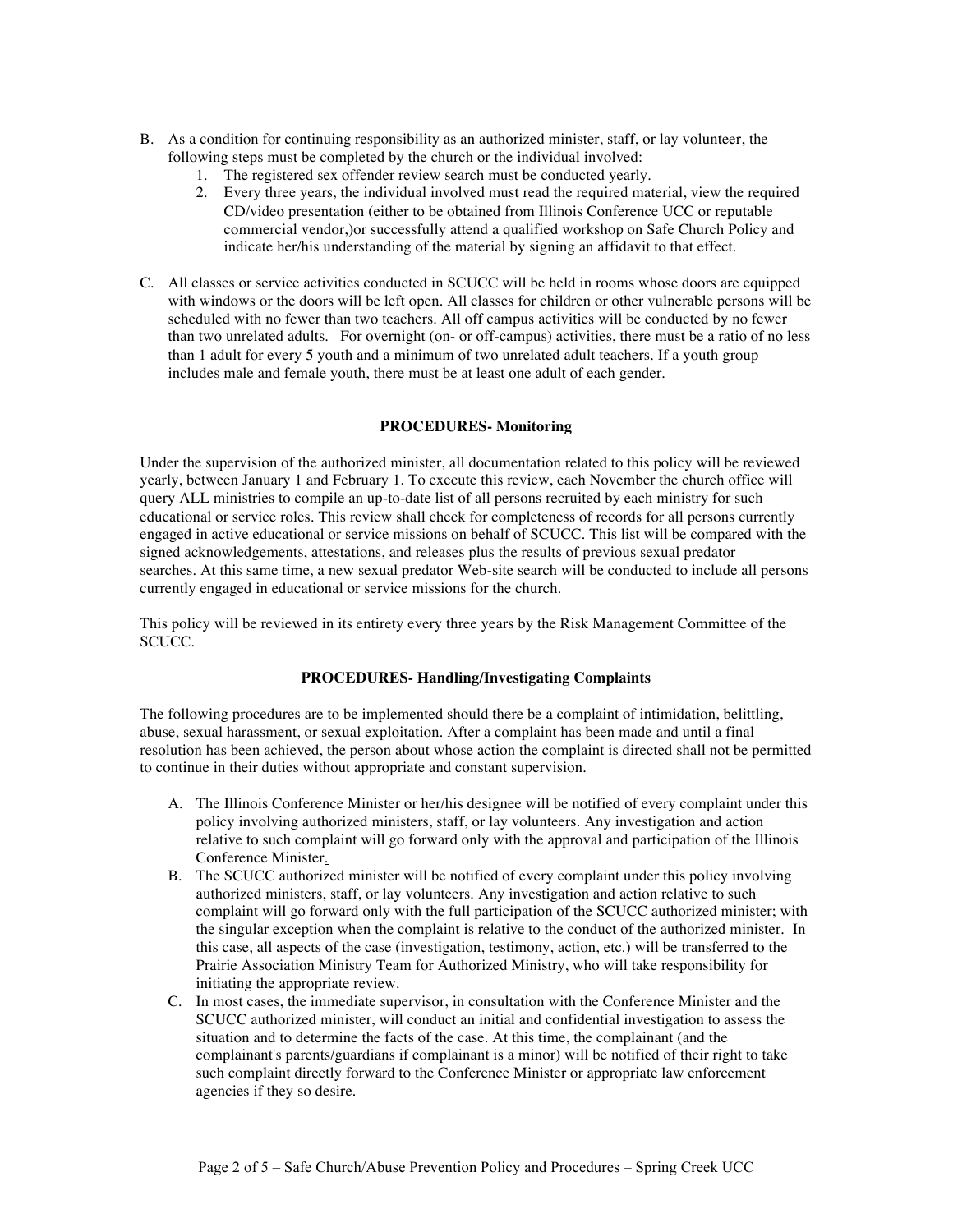- D. After sufficient information has been obtained, the facts shall be presented to the SCUCC authorized minister, Conference Minister, and legal counsel (if appropriate). A decision should be made at that time whether no action should be taken, a formal hearing should be conducted, informal resolution should be sought, or law enforcement should be notified. Complete records of all interviews, deliberations, and actions shall be maintained in a confidential file in the office of the Illinois Conference of the United Church of Christ.
	- 1. **No action** can be chosen when the available facts clearly **DO NOT support** the accuser's position, and there is no evidence that, or reason to believe that, abuse, intimidation, or harassment has taken place.
	- 2. **Informal resolution** (apology, re-assignment, counseling, retraining, etc may be appropriate in the following situations:
		- i. The facts of the case are agreed to by all parties.
		- ii. The episode appears to be isolated, inadvertent, and/or with a minimal potential for personal harm.
		- iii. The complainant will be satisfied with **informal resolution.**
	- 3. **A formal hearing** may be the best course of action in the following situations:
		- i. The facts of the case remain in dispute, but they do not appear to warrant the involvement of law enforcement agencies.
		- ii. The behavior appears to be recurrent, purposeful, and/or with the potential for significant personal harm.
		- iii. The complainant will **NOT** be satisfied with **informal resolution**.
	- 4. **Immediate referral to the appropriate law enforcement agency or child protective services must be executed should the information suggest that an applicable law may have been violated. Parents or guardians should be notified that this action has been taken unless they are the subject of the complaint or allegation.**
- E. Should a **formal hearing** be necessary, it will be conducted by the Conference Minister or her/his designee in accordance with the policies and procedures of the Illinois Conference of the United Church of Christ.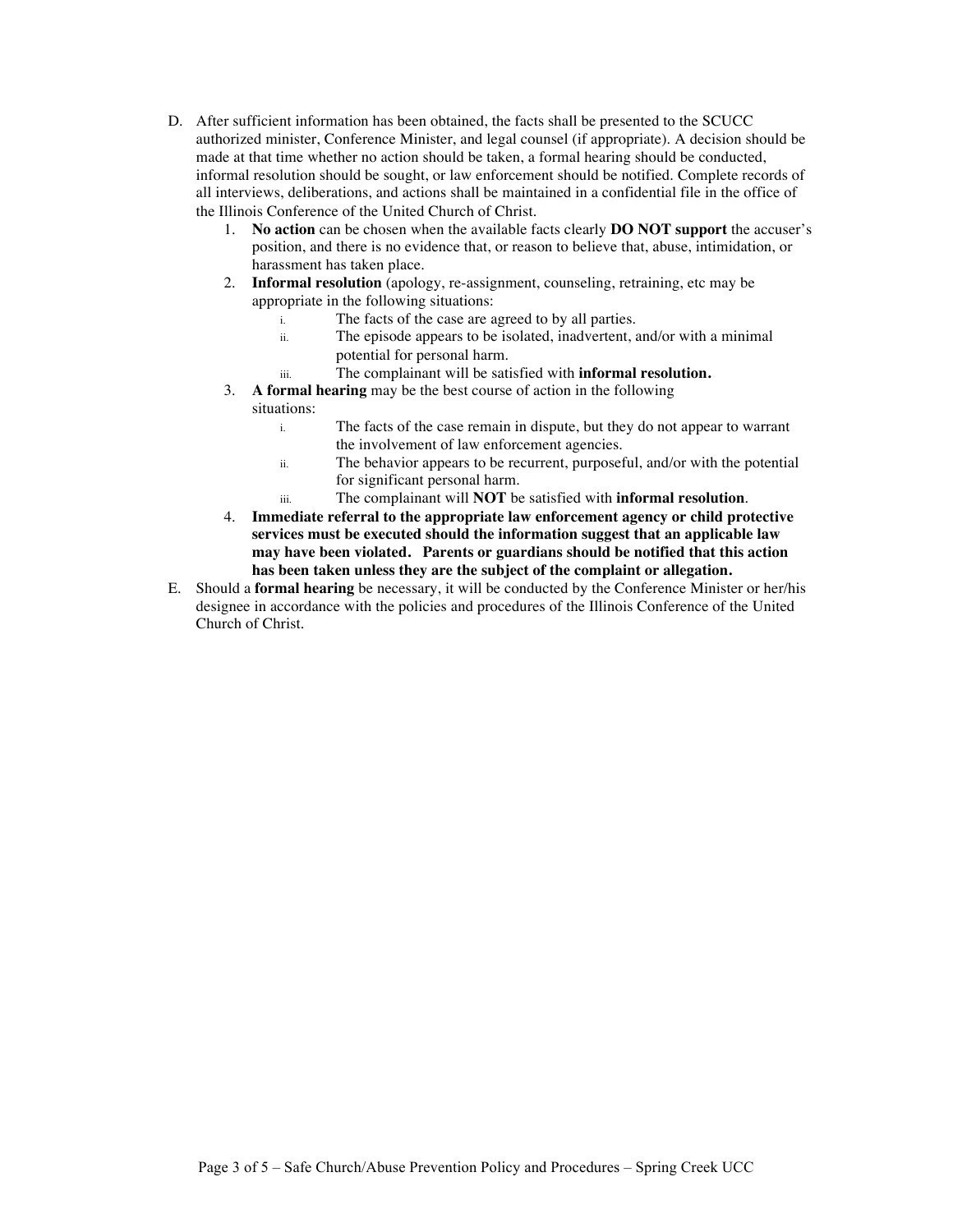# **Form A Spring Creek United Church of Christ, Rockford, Illinois Safe Church Disclosure- Form A**

| <b>Name: Last</b>                             | <b>First</b>                                |                                                                                                                                                                                                    | <b>Middle</b> |  |
|-----------------------------------------------|---------------------------------------------|----------------------------------------------------------------------------------------------------------------------------------------------------------------------------------------------------|---------------|--|
| <b>Address: Street</b>                        |                                             | <b>City/State</b>                                                                                                                                                                                  | <b>ZIP</b>    |  |
| Position which you have been asked to accept: |                                             |                                                                                                                                                                                                    |               |  |
| 1.<br>accept?                                 | YES                                         | Is there any fact or circumstance involving you or your background that would raise questions<br>about entrusting you with the responsibilities of the position which you have been asked to<br>NO |               |  |
|                                               | If yes, please provide a brief explanation. |                                                                                                                                                                                                    |               |  |

**2. I have never been convicted of, nor pled guilty or no contest to, a felony or misdemeanor in which actual or attempted physical abuse; child abuse; financial misconduct; sexual abuse, exploitation, or harassment was alleged.**

**\_\_\_\_TRUE \_\_\_\_FALSE**

*If not true, please provide specific information (date and place of conviction and legal charge of the offense).*